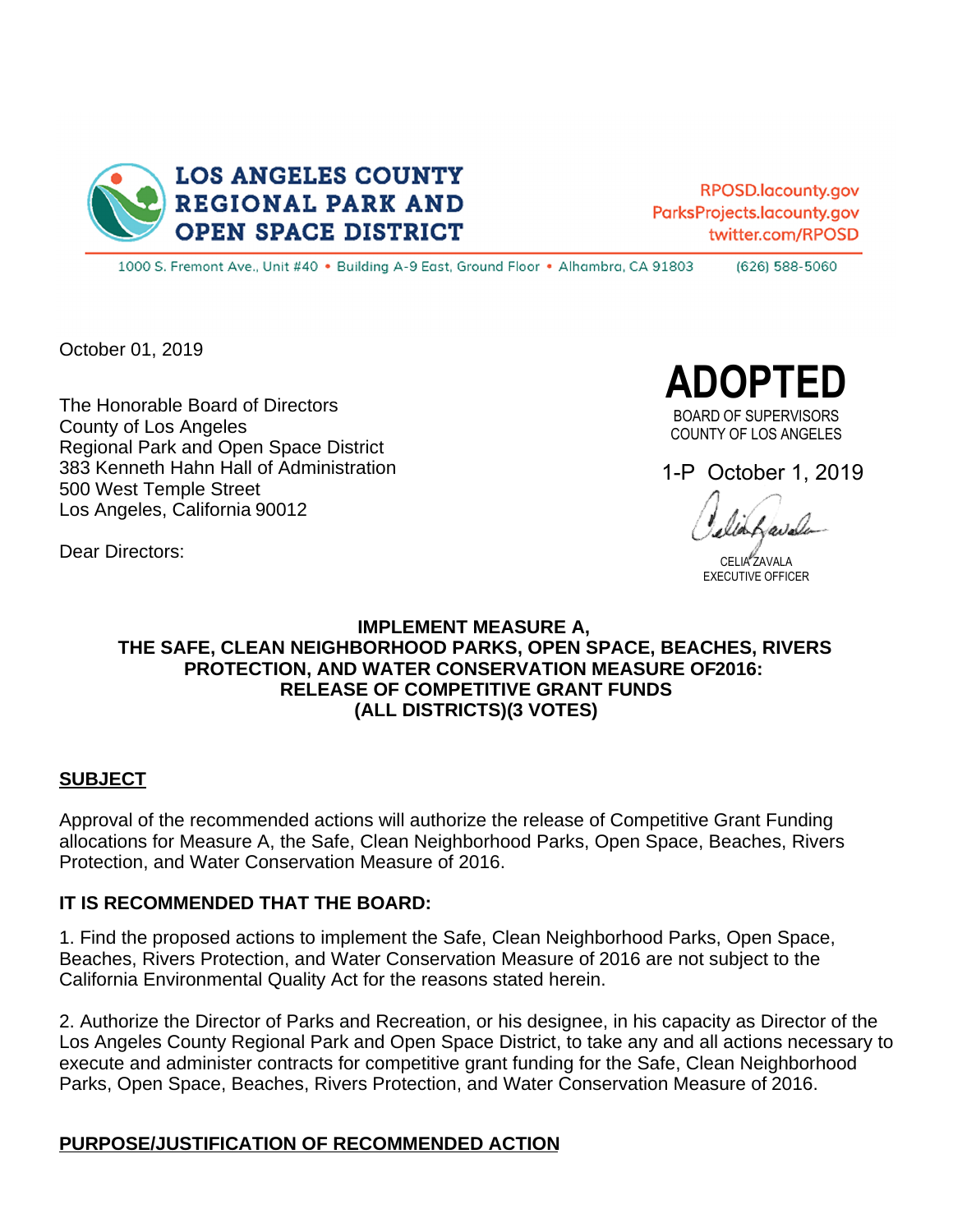The Honorable Board of Directors 10/1/2019 Page 2

The Los Angeles County Regional Park and Open Space District (RPOSD) is a California Special District authorized under Section 5500 of the California Public Resources Code. When voters approved the Los Angeles County Safe Neighborhood Parks Proposition in November 1992 (1992 Proposition A), they authorized the formation of RPOSD as well as a 22 year-long benefit assessment on virtually every parcel of real property Countywide. Voters approved a second Safe Neighborhood Parks Proposition in November 1996 (1996 Proposition A), authorizing a second 22 year long benefit assessment. Over the life of the two benefit assessments, RPOSD will have raised over \$1.2 billion of dedicated local funding for grants to the 88 cities and unincorporated areas in Los Angeles County, Los Angeles County Departments, state and local agencies, and non-profit organizations for parks, recreation, beaches, wildlife protection land acquisition, and capital projects, as well as their maintenance.

While RPOSD is perpetual and continues beyond the life of the two benefit assessments, additional revenue was needed to continue dedicated local funding for grant projects and their maintenance. Following adoption of the 2016 Countywide Comprehensive Parks and Recreation Needs Assessment Final Report, the Board of Supervisors (the Board), in its capacity as governing body of RPOSD, adopted a resolution placing the Safe, Clean Neighborhood Parks, Open Space, Beaches, Rivers Protection, and Water Conservation Measure (Measure A) onto the 2016 general election ballot. Measure A sought voter approval of a special tax on parcels of real property to continue RPOSD's funding programs. 74.9% of County voters approved Measure A on November 8, 2016.

#### Measure A Update

The progress made by RPOSD since the Board's approval for the release of annual allocations of Measure A in June 2018 include:

Finalization of the Steering Committee Proceedings documents that include policies, procedures, and quidelines:

Successful application of the Special Tax of \$0.015 per square foot of structural improvements on parcels of real property Countywide in the last two fiscal years (FY2017/18 & FY 2018/2019);

Completion of the Grants Administration Manual (GAM) for Measure A, adopted by the Board in March 2019;

Launch and implementation of the Grants Management System, WebGrants, in May 2019;

Continuous collaboration and the ongoing development of the Technical Assistance Program (TAP) for supporting all potential Grantees, especially those serving High and Very High Need study areas, and;

Continuous provision of information and education to the 88 cities and unincorporated areas in Los Angeles County, Los Angeles County Departments, state and local agencies, non-profit organizations, and the general public through regular District operations.

The Second Appellate District, Div. 1 and the California Supreme Court ruled in favor of RPOSD, which allowed for maintaining RPOSD's proposed implementation strategy for 1) annual allocations for eligible grant projects, 2) maintenance and servicing funds, and 3) innovation and oversight funds for general Measure A administration as well as development and implementation of the Technical Assistance Program (TAP), as approved by the Board in March 2019.

Approval of the recommendations will also authorize the Director to move forward with any and all actions necessary for the execution and administration of contracts for competitive grant funding and the release of all Measure A Competitive Grant Funding allocations, as described in the report from the Measure A Steering Committee and the approved Grants Administration Manual.

## **Implementation of Strategic Plan Goals**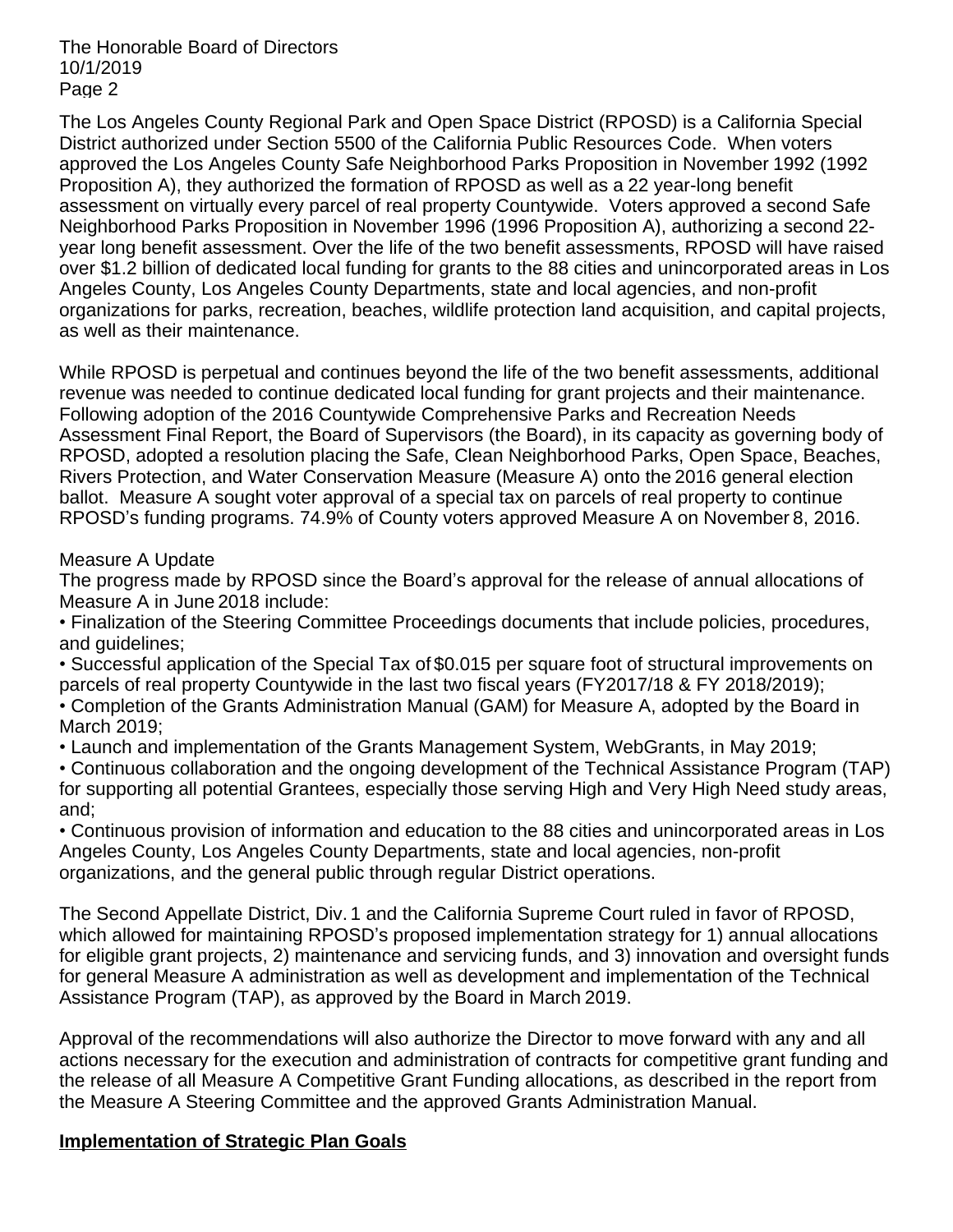The Honorable Board of Directors 10/1/2019 Page 3

The recommendations further the Board-approved County Strategic Plan Goals of Supporting the Wellness of Our Communities (Goal II.2) and Pursuing Operational Effectiveness, Fiscal Responsibility, and Accountability (Goal III.3) by implementing voter-approved Measure A competitive grant funding for parks, recreation, open space, beaches, cultural, and related projects in all Supervisorial Districts.

# **FISCAL IMPACT/FINANCING**

The release of all competitive grant funds have no fiscal impact. These funds were generated for the express purpose of providing competitive grants as defined in the voter approved Measure A resolution. These funds have been accrued and reserved during the time that Measure A was being litigated to enable refunding of the tax revenues should the results of the litigation be against RPOSD.

# **FACTS AND PROVISIONS/LEGAL REQUIREMENTS**

On November 8, 2016, 74.9% of Los Angeles County voters approved Measure A. The Board declared the certified election results as official on December 6, 2016.

WHEREAS, on June 12, 2018, the Board authorized implementation of Measure A, including the release of only the annual allocations for grant projects, maintenance and servicing, technical assistance, and innovation and oversight funds;

WHEREAS, on June 12, 2018, the determination of ongoing litigation (Case B284932, DONDLINGER vs. LOS ANGELES COUNTY REGIONAL PARK AND OPEN SPACE DISTRICT) in the Second Appellate District, Div. 1, was still in progress;

WHEREAS, on June 12, 2018, pending resolution of the litigation, the Board authorized the release of only the Annual Allocation funds, with the requirement that any public agency that utilized these funds would enter into an agreement stating that expended funds would be repaid to the Los Angeles County Regional Park and Open Space District should the litigation be resolved in opposition of the Los Angeles County Regional Park and Open Space District; and,

WHEREAS, on April 17, 2019, the determination of ongoing litigation (Case S254507, DONDLINGER vs. LOS ANGELES COUNTY REGIONAL PARK AND OPEN SPACE DISTRICT) in the California Supreme Court concluded in favor of the Los Angeles County Regional Park and Open Space District.

As noted above, the release of funds should be made available without any current legal reservations. The petition filed by the Plaintiff in the Supreme Court was denied on April 17, 2019 (Case S254507, DONDLINGER vs. LOS ANGELES COUNTY REGIONAL PARK AND OPEN SPACE DISTRICT). This previously outstanding litigation inhibiting the distribution of competitive grant funds is no longer a factor.

## **ENVIRONMENTAL DOCUMENTATION**

The recommendations to implement Measure A and pursue State of California grant funding are not subject to the California Environmental Quality Act (CEQA) in that the actions do not meet the definition of a project according to Section 15378 (b)(5) of the State CEQA Guidelines, because the